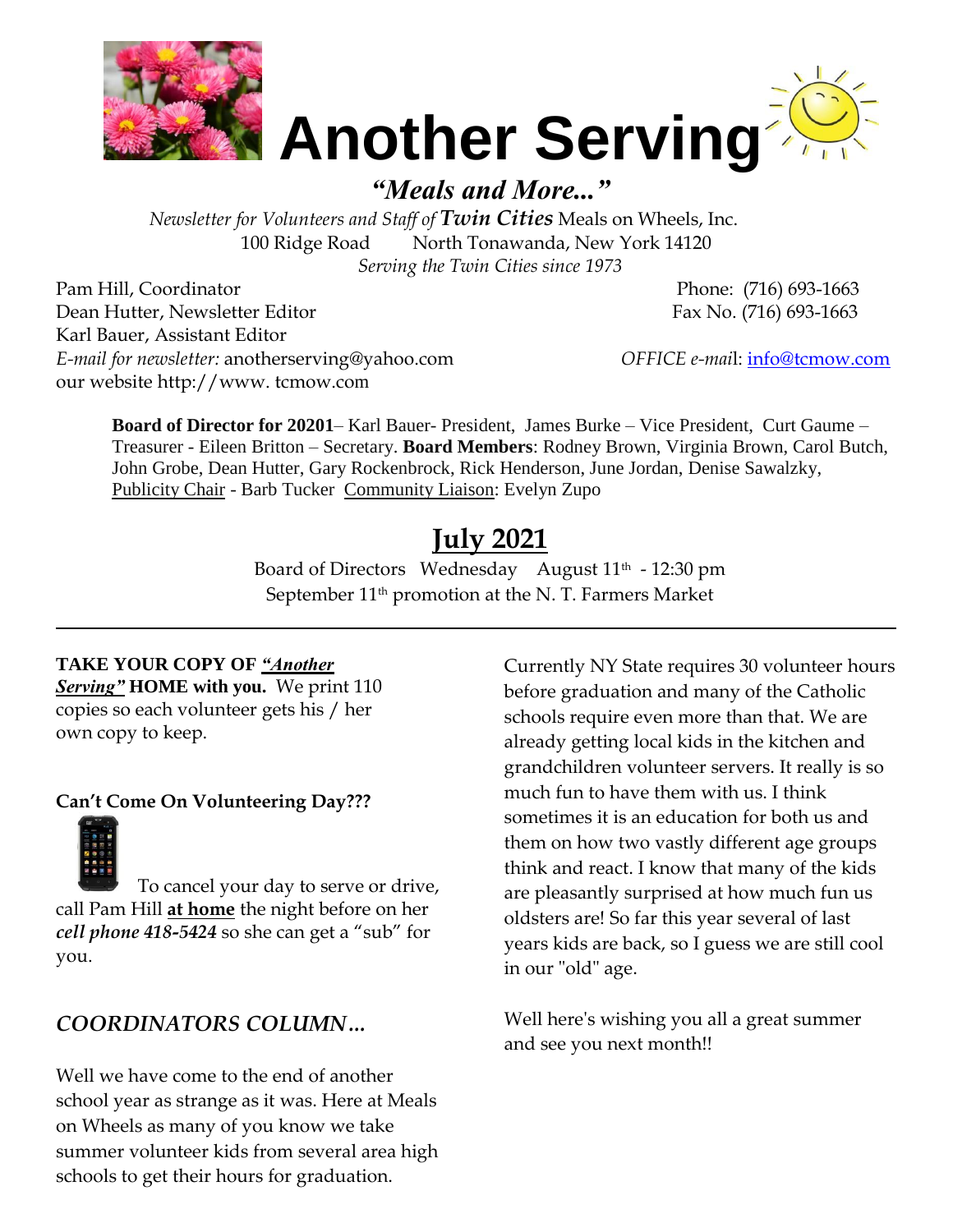## **News of our Volunteers…**

**Jack DesRosiers, age 17, the grandson of Kathy and Dennis DesRosiers received his Eagle Scout rank on June 6, 2021 in Pittsford NY.** 

**Jack helped restore a nature center in Mendon Ponds Park that houses and cares for birds, mammals, and reptiles. This involved removal and replacement of windows and doors, as well as insulation, trim, and interior painting. He worked with other scouts and adults to complete his project.**



Thanks to everyone who worked and made our gardens look great!! In front of the Clothing Closet , Front of Meals & Food!

## **Volunteer News is Always Needed --**

News that you would like to share with your volunteer friends at TC MoW is needed for "*Another Serving*

You may want to provide news about:

- Vacation trips
- Happy events / sad events
- Wedding anniversaries (50, 60, 70, etc.)
- New grandchild, great-grand kids, etc.
- Injuries / surgeries

Forms are provided (in **blue** pocket) above the plastic rack where you pick up your newsletter. Place the completed form in the **yellow** pocket.

**When you" retire" from volunteering** from TC MoW, do NOT give a MoW shirt to charity (Salvation Army, Goodwill, Am vets, etc.). The shirt could be used as ID for a thief to get into the home of a meal recipient, thinking that the thief was bringing a meal, when actually they were going to rob or harm the meal recipient.

# **In Our Thoughts & Prayers**



- Pray for the folks threatened by forest fires, floods, severe heat, storms, and hurricanes.
- Pray for **our military** and **personnel** in Afghanistan and throughout the world.
- Pray for **world peace** and **wisdom for government leaders** at all levels.

# **Volunteers are always needed** —

**Bring a friend to see what you do at TC MoW**  You are encouraged to "Bring a Friend" on the day you come to help at TC MoW. Your friend would be with YOU as you

- do your tasks as a kitchen helper
- drive to deliver meals
- take meals into the homes of meal recipients

"Bring a Friend" can be at any time. No advance notice required. This may generate interest in future volunteering at TC MoW.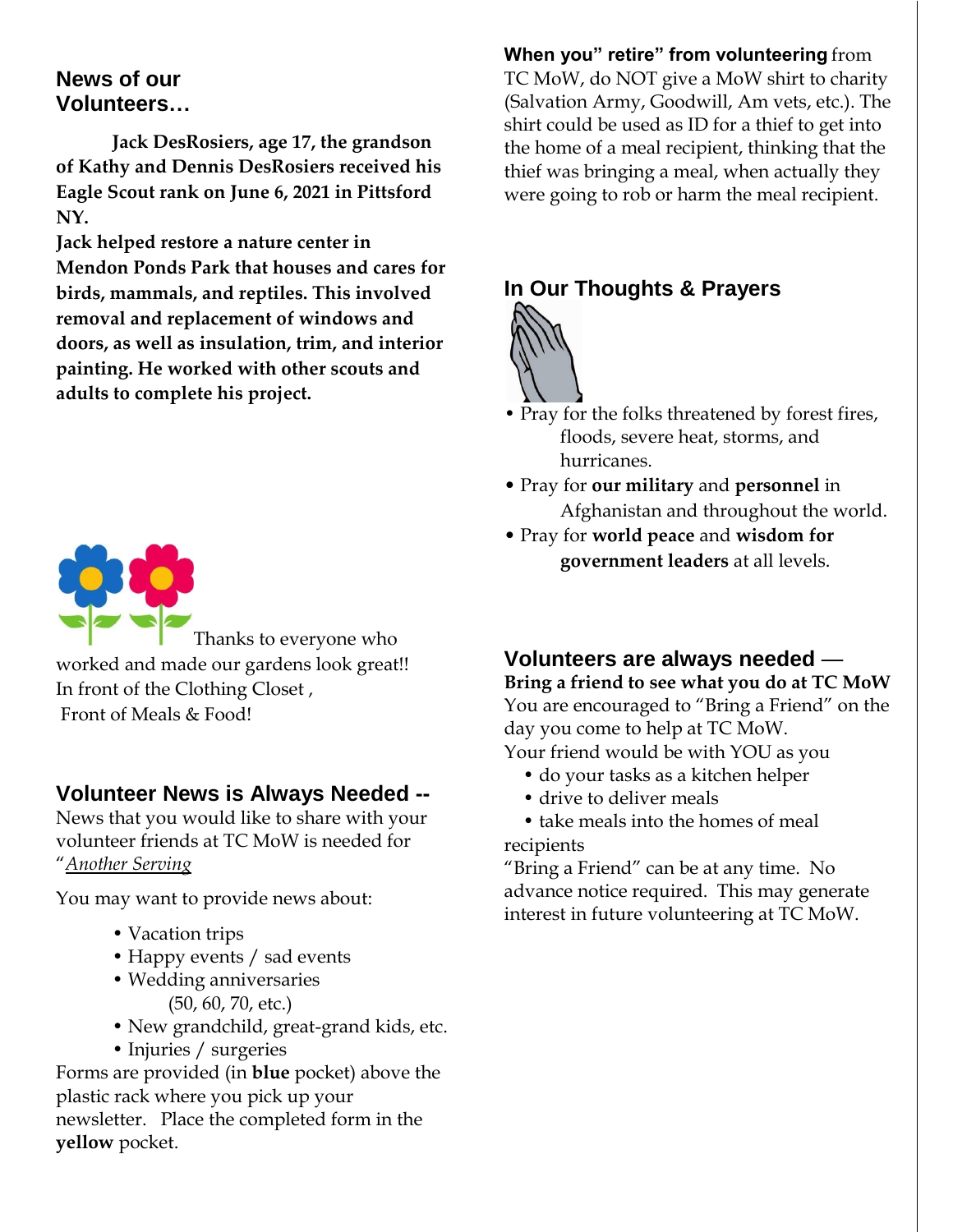

Each month the names and date are listed for volunteers and staff who are celebrating a birthday during the month.

| Gloria Stanz                                  | 07/04 |
|-----------------------------------------------|-------|
| Pamela Hill                                   | 07/07 |
| John Major                                    | 07/16 |
| <b>Tim Greinert</b>                           | 07/16 |
| Richard Stenzel                               | 07/17 |
| John Dunford                                  | 07/19 |
| Virginia Brown                                | 07/22 |
| Judy Kovach                                   | 07/26 |
| If your birthday was incorrect or omitted,    |       |
| please give the information to Pam Hill so we |       |

can correct it.

# **Volunteering**

## **Anniversaries**

We applaud TC MoW volunteers who are celebrating an anniversary of their volunteering this month. The number of years of service at TC MoW is indicated after each name.

| 17            |
|---------------|
| 16            |
| 12            |
| 10            |
| $\mathcal{P}$ |
| 2             |
|               |

Thank you for your years of service. (Please report volunteering anniversaries errors to Pam Hill).

# *Twin Cities Community Outreach News (TCCO)*

# *Winners for our July Raffle Fundraiser are…*

- 7/1 Sue Cahill \$50
- 7/2 Betsy Davignon \$75
- 7/4 Don Miller \$100
- 7/5 Rick Winier \$30
- 77 Bobbie Seekings \$50
- 7/8 Ellein Graf \$60



# **The Changing world of Seniors**

Some perks of being over 60 and heading towards 70 or 80 or so!

- 1. Kidnappers are not very interested in you.
- 2. In a hostage situation you are likely to be released first.
- 3. No one expects you to run... anywhere.
- 4. People call at 9pm and ask. "Did I wake you?"
- 5. People no longer view you as a hypochondriac.
- 6. There is nothing left to learn the hard way.
- 7. Things you buy now won't wear out.
- 8. You can eat supper at 5pm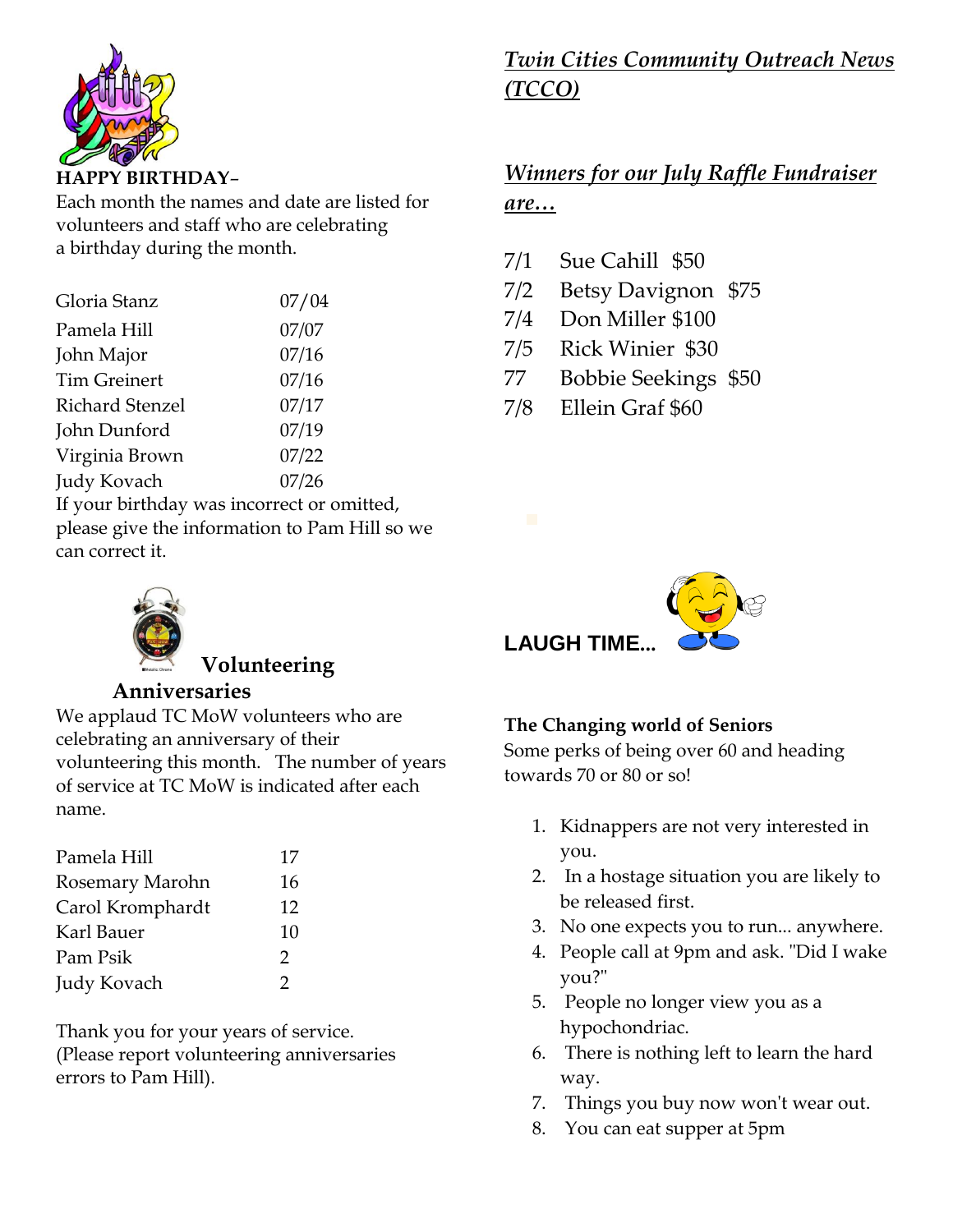- 9. You can live without sex but not your glasses.
- 10. You get into heated arguments about pension plans.
- 11. You no longer think of speed limits as a challenge.
- 12. You quit trying to hold your stomach in, no matter who walks into the room.
- 13. You sing along with elevator music.
- 14. Your eyes won't get much worse.
- 15. Your investment in health insurance is finally beginning to pay off.
- 16. Your joints are more accurate meteorologists than the national weather service.
- 17. Your secrets are safe with your friends because they can't remember them either.
- 18. Your supply of brain cells is finally down to a manageable size.
- 19. You can't remember who sent you this list.
- 20. And you notice these are all in big print for your convenience.

Forward this to everyone you can remember right now! And remember.... never, under any circumstances, take a sleeping pill and a laxative on the same night.

## **Scientific Explanation**

A little town in southern Illinois had a sensational birth rate, and scientists decided to visit the place and find out the cause. So the sociologists, anthropologists, birth control specialists and other concerned scientists moved to the town prepared to do a six-month study of the causes of the town's high birth rate.

The day the research testing and all was to begin, the director of the million-dollar project stopped off at the single cafe in town and

ordered coffee. When the waiter delivered his drink, the scientist detained him for a moment and asked, "Can you give me an idea was to why your town, above all others in this country, has such a high birth rate?"

The waiter thought a moment, then said, "I think I can. You see, every morning at 4:00 AM, the C&A Railroad comes through town and blows its whistle at all three street crossings. That wakes up the folks here and, as you might guess, it's too darn late to go back to sleep and too darn early to get up."

#### **Suggestions**

I'm not saying let's go kill all the stupid people. I'm just saying let's remove all the warning labels and let the problem work itself out.

I changed my car horn to gunshot sounds. People move out of the way much faster now.

You can tell a lot about a woman's mood just by her hands. If she's holding a gun, she's probably mad.

Gone are the days when girls cooked like their mothers. Now they drink like their fathers.

You know that tingly little feeling you get when you really like someone you've just met? That's common sense leaving your body.

I don't like making plans for the day. Because then the word "premeditated" gets thrown around in the courtroom.

I didn't make it to the gym today. That makes 3,267 days in a row.

I decided to change calling the bathroom the John and renamed it the Jim. I feel so much better saying I went to the Jim this morning.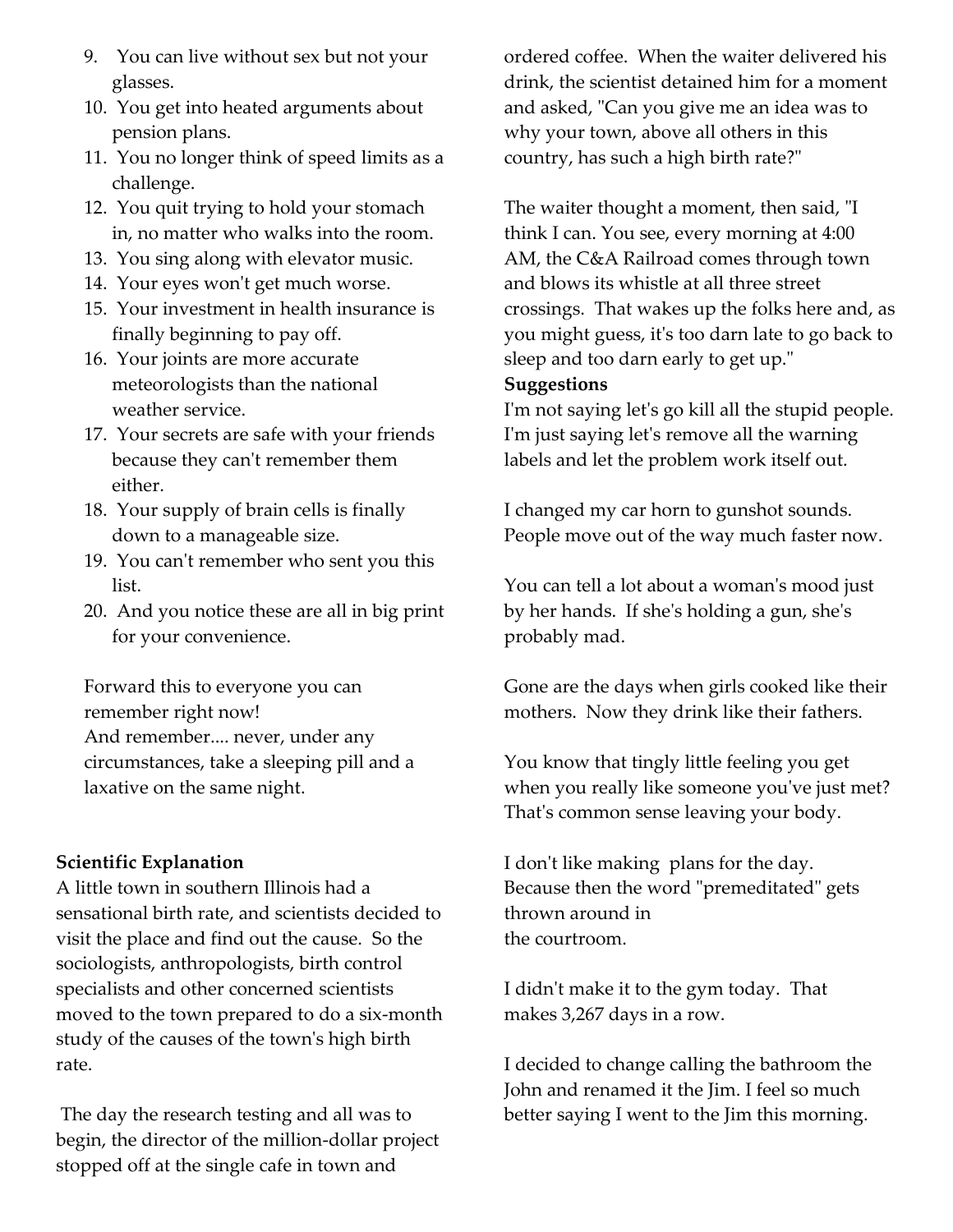Paranoid people who check behind shower curtains for murderers. If you find one, what's your plan?

Everyone has a right to be stupid. Politicians just abuse the privilege.

### **More Science**

A professor of chemistry wanted to teach his 5th grade class a lesson about the evils of liquor, so he produced an experiment that involved a glass of water, a glass of whiskey, and two worms.

"Now, class, closely observe the worms," said the professor while putting a worm into the water. The worm in the water writhed about, happy as a worm in water could be. He then put the second worm into the whiskey. It curled up and writhed about painfully, then quickly sank to the bottom, dead as a doornail.

"Now, what lesson can we learn from this experiment?" the professor asked. Johnny, who naturally sits in back, raised his hand and wisely, responded confidently, "Drink whiskey and you won't get worms."

#### **Dog Stuff**

If your dog is fat, you aren't getting enough exercise. – Unknown

Some days you're the dog; some days you're the hydrant. – Unknown

Whoever said you can't buy happiness forgot about puppies. - Gene Hill

In dog years, I'm dead. – Unknown

To his dog, every man is Napoleon; hence the constant popularity of dogs. - Aldous Huxley

A dog teaches a boy fidelity, perseverance, and to turn around three times before lying down. - Robert Benchley

Did you ever walk into a room and forget why you walked in? I think that's how dogs spend their lives. - Sue Murphy

I loathe people who keep dogs. They are cowards who haven't got the guts to bite people themselves. - August Strindberg

No animal should ever jump up on the dining room furniture unless absolutely certain that he can hold his own in the conversation. - Fran Lebowitz

Ever consider what they must think of us? I mean, here we come back from a grocery store with the most amazing haul -- chicken, pork, half a cow. They must think we're the greatest hunters on earth! - Anne Tyler

I wonder if other dogs think poodles are members of a weird religious cult. - Rita Rudner

My dog is worried about the economy because Alpo is up to 99 cents a can. That's almost \$7.00 in dog money. - Joe Weinstein

If I have any beliefs about immortality, it is that certain dogs I have known will go to heaven, and very, very few persons. - James Thurber

You enter into a certain amount of madness when you marry a person with pets. - Nora Ephron

Don't accept your dog's admiration as conclusive evidence that you are wonderful. - Ann Landers

Women and cats will do as they please, and